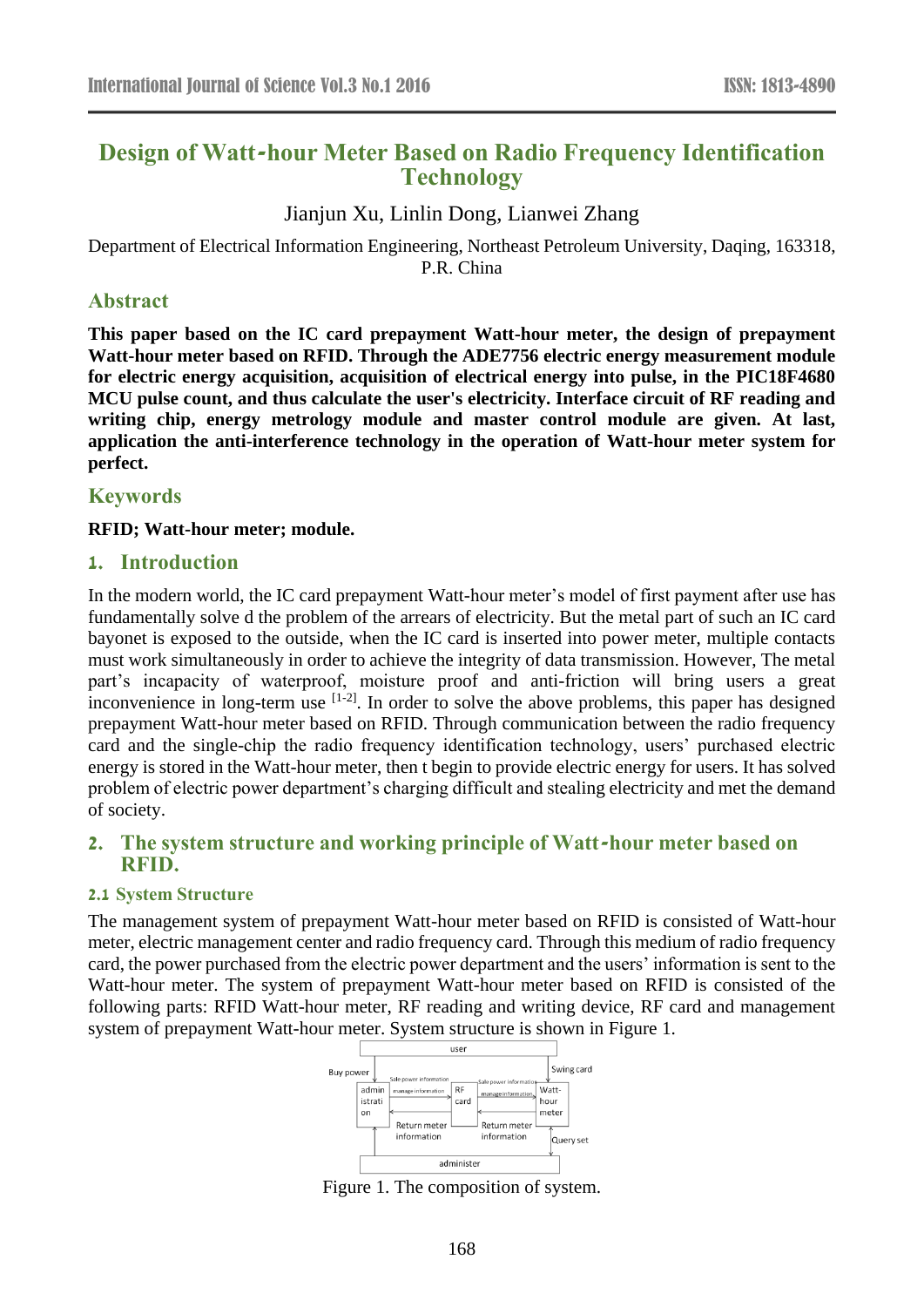#### **2.2 Working Principle**

1.Before using ,users should purchase electric energy in the electric power management department and deposit the purchased electric energy and users' information into the RF card together,these information will be inputted into computer system of the electric power department.

2.When users swipe electric energy stored RF card on the Watt-hour meter, its reading and writing chip will check the legality of the RF card, after successful authentication,the Watt-hour meter starts to read information in the RF card and will prompts to supply power for users if there are sufficient electricity, The Watt-hour meter system will write users' information in the E2PROM of SCM and will supply power for users simultaneously<sup>[3]</sup>.

3.The Watt-hour meter adopts a sliding scale mode to measure electricity, the used electricity is stored in the E2PROM, the memory unit store once when electricity reach one degree. The accuracy of electric measurement is 0.01 degrees.

4.The Watt-hour meter management system collects the power situation of the Watt-hour meter working for users continuously. After treatment, the electric department management system will give three lists. (1)The electricity is less than 10 degrees indicating that the user on the Red List;(2)The electricity is 0 degrees indicating that the user on the Yellow List;(3)When is abnormal, it indicates that the user on the Black List. At the same time, the management department sends out the instruction information to he Watt-hour meter system in the net. When the Watt-hour meter has ensured that the user is on the Red List, the Watt-hour meter alerts to remind user to charge while providing power yet; When has ensured that the user is on the Yellow List, the Watt-hour meter starts audible and tips alarm, at the same time, it stops provide power for the user and exit the user card, the Watt-hour meter is on standby mode; When the user is on the Black List, the electric department will stop supplying power immediately and check it.

5.If users want to stop the use of electricity, they only need to move the RF card near the working scope of the Watt-hour meter again which will write its remained electricity into the RF card, the buzzer sounds to alert the user has completed the task after completion. the Watt-hour meter cuts relay immediately,then the power supply is stopped.

6.When the Watt-hour meter is providing electricity for users, its system will not recognize other RF cards, two RF cards cannot be used simultaneously on an Watt-hour meter, the other RF card can be swiped to use only when the Watt-hour meter stops supplying electricity for former user.The normal operating range of the Watt-hour meter's reading and writing modules is 0-10cm,so when there is a RF card passing over surface of the Watt-hour meter, it will not trigger the Watt-hour meter work if does not reach the effective distance .

7.A card can be used on different RF Watt-hour meter, one RF Watt-hour meter also can be used by many RF cards, but one meter matches one card once time.

8.In the process of electricity, if power outages, the backup battery will input the used electricity in E2PROM for storage automatically. After electrifying, The Watt-hour meter will continue to provide on the basis of the energy saved before. on the situation of power outrage, if users do not want to use electricity when electrified, they can swipe the RF card on the Watt-hour meter's working area again to cancel electrifying, then the Watt-hour meter is on standby mode and waiting to work for the next user.

# **3. The hardware design of RFID Watt-hour meter**

The hardware system of Watt-hour Meter Based on Radio Frequency Identification Technology is mainly consisted by the following modules: the led modules, electricity measurement module, the RF reading and writing module, the RF card, the encrypted module, the communication module, clock module and so on. Hardware structure is shown in Figure 2.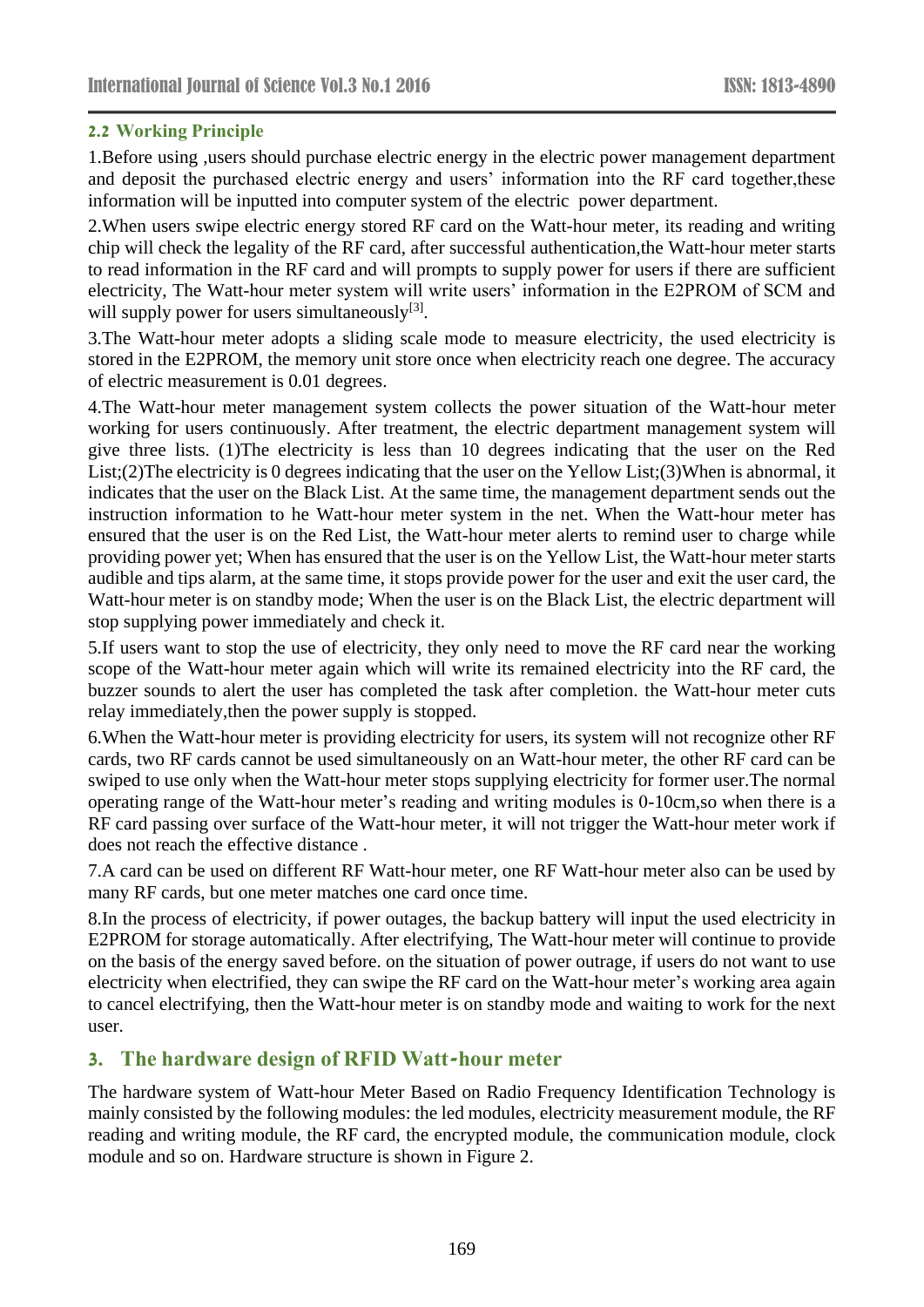

Figure 2. Design of the hardware structure.

This paper has chosen the PIC18F4680 SCM. As the core the design, PIC18F4680 links other modules together, forming the system of prepayment Watt-hour meter based on RFID. The main task of ADE7756 electricity measurement module is to measure electricity of the Watt-hour meter and to transform the collected current and voltage by multiplier [4],and finally convert electric energy into the form of pulse to calculate the power. MF RC500's RF reading and writing module communicates with the SCM by serial mode.

#### **3.1 Design of RF Interface Module**

MF RC500 is a non-contact type dedicated reader chip basing on ISO14443A which is designed by Phillips .It is the bridge to communicate between SCM and RF card, the key portion of wireless communication[5].The circuit diagram of MF RC500 and SCM interface is shown in Figure 3.MF RC500的D0-D7(Multiplexing line of data and address) is connected with RD0-RD7 of the PIC. The address Latch enable port of MF RC500, ALE, is linked with the PIC. MF RC500's Pin A0 and Pin A1 are given  $+5$  voltage, Pin A2 is connected to the ground. The Pin NWR(Reading), NRD(writing) and NCS(chip select) is connected with MF RC500's RE0,RE1,RE2 of SCM respectively. Its Interrupt request port is connected with PIC and INT1.



Figure 3. The interface circuit of MF RC500 and SCM.

#### **3.2 Electric Energy Metering Module**

MF RC500 is a non-contact type dedicated reader chip basing on ISO14443A which is designed by Phillips .It is the bridge to communicate between SCM and RF card, the key portion of wireless communication[5].The circuit diagram of MF RC500 and SCM interface is shown in Figure 3.MF RC500的D0-D7(Multiplexing line of data and address) is connected with RD0-RD7 of the PIC. The address Latch enable port of MF RC500, ALE, is linked with the PIC. MF RC500's Pin A0 and Pin A1 are given  $+5$  voltage, Pin A2 is connected to the ground. The Pin NWR(Reading), NRD(writing) and NCS(chip select) is connected with MF RC500's RE0,RE1,RE2 of SCM respectively. Its Interrupt request port is connected with PIC and INT1. ADE7756 is introduced by ADI(Analog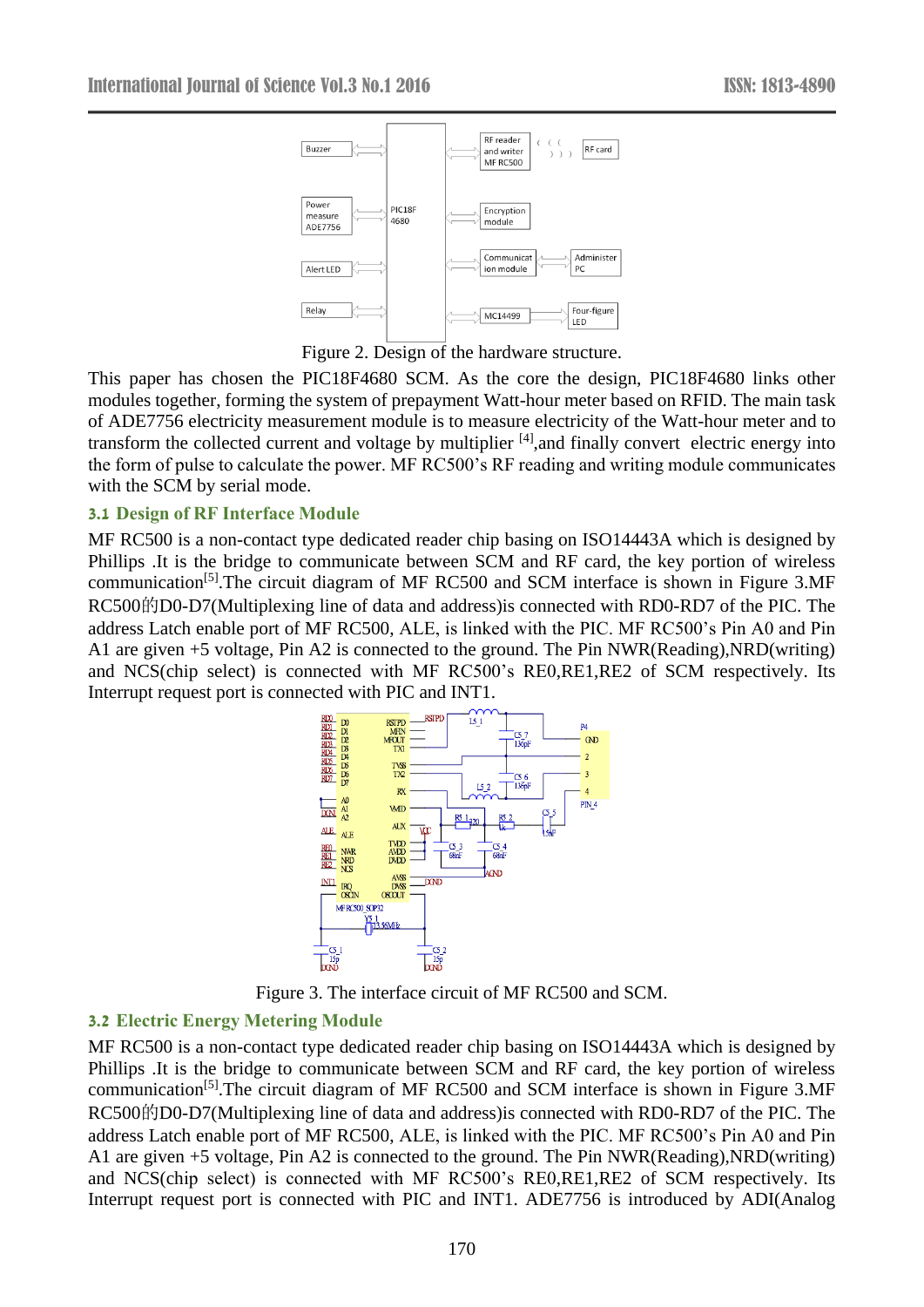Devices Inc, Abbreviation is ADI) which has designed a RF prepayment Watt-hour Meter of high-precision and low-cost with it. It is the production of ADE7755 improved version.ADE7756 is a kind of high-accuracy energy metering integrated circuit with serial interface and pulse output. It contains two second-order  $\sum$   $\Delta ADC$  , a reference voltage source, a temperature sensor and all signals processing function required by the active power and the active electric energy.



Figure 4. The interface circuit of ADE7756 and SCM.

The interface circuit of ADE7756 and SCM is shown in Figure 4 ,the SCM reads and writes contents of the ADE7756 via the SPI serial mode.(1)When it is in reading operation, SCM sends read and write commands to ADE7756's register first,ADE7756 starts to interpret after receiving the commands, and finally outputs the desired data via DOUT.(2)When it is in writing operation, SCM sends a write command,ADE7756 starts to interpret after receiving the command and inputs the desired data via DIN.SCM can read other information stored in ADE7756 through the SPI interface, such as temperature, sample waveform data and so on.



Figure 5. current and voltage acquisition.

As shown in the left of Figure 5. Current signal equals current in the circuit-under-test to small current according to mutual proportion via current transformer, the small current is sent into port *V*1*P* and *V*1*N* of ADE7756 as current input channel after conditioning and filtering. As shown in the right of Figure 5.The voltage sampling signal is linked to port *<sup>V</sup>*2*P*,*V*2*<sup>P</sup>* of ADE7756 after resistor divider network.

# **4. Software design of RFID Watt-hour meter**

# **4.1 Design of Main Program Design**

Initialize the PIC18F4680 SCM, put function Task Trigger (&current Task) and Process Task() into the main program, execute Task Trigger( $&$  Current Task) first and then get into function Process Task().

When get into function Task Trigger( $&$ current Task) first, The pointer of Process Task() is pointed to NO\_Task(indicating no task).When a user wants to perform a task, it jumps from NO\_Task(break);after executing the function Task Trigger(&current Task)in succession, gets into function Process Task(), The pointer of current Task points to the program which user want to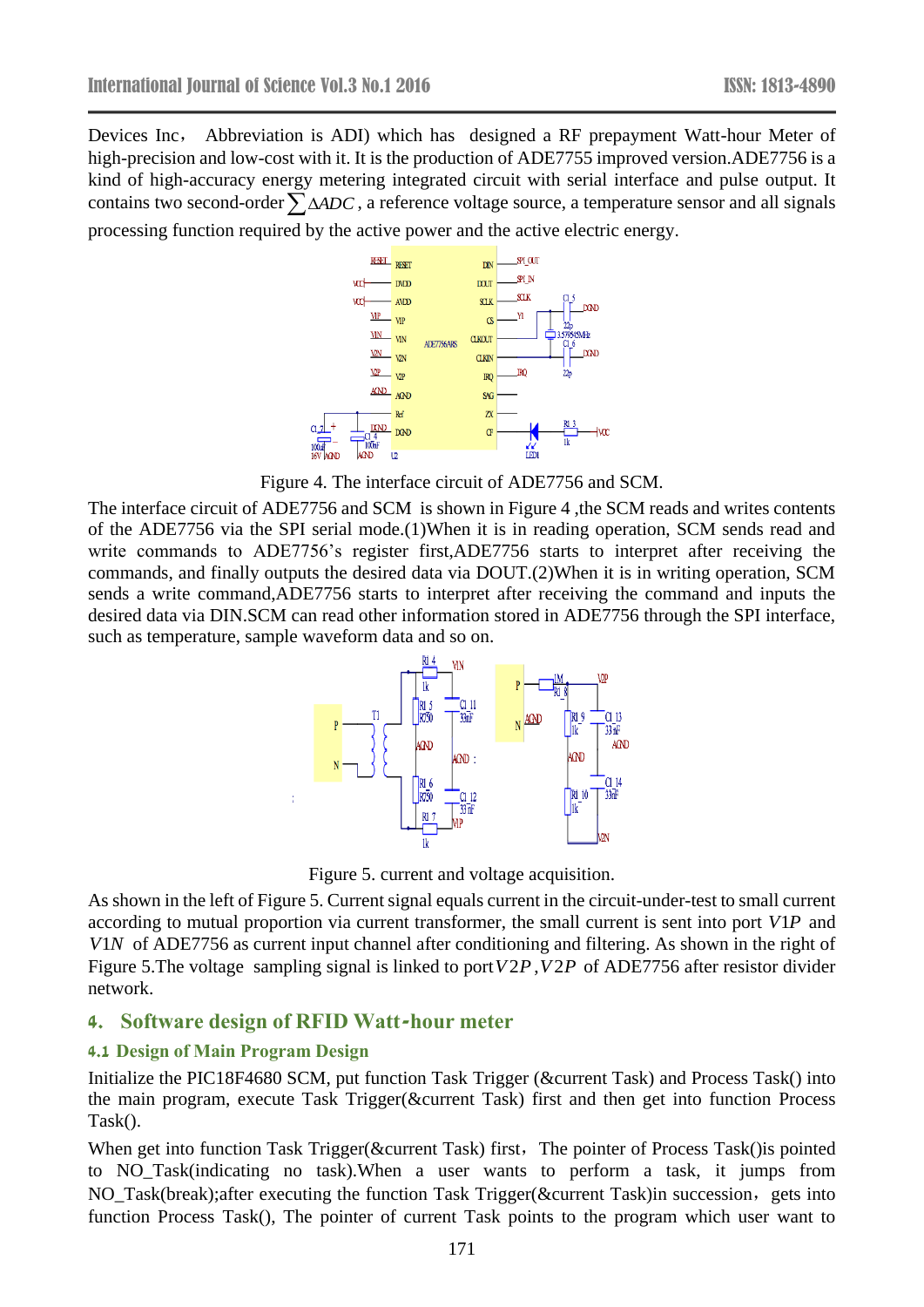execute, after executing the task, it jumps out(break);the instruction jump from Process Task(); function backs to Task Trigger( $&$ current Task), executes Process Task()again, and then executes command of the user, jumps out of the function(break)after completing . This process is used repeatedly until the program end. The main program flow is shown in Figure 6.



Figure 6. The main program flow.

As known from the figure, users should trigger RFID request task execution first if they want to use RF reader module program, they should ensure that if the SCM is performing task before execution. The pointer of current Task will not on the NO\_Task but on the RFID\_request\_task if there is no task. It will jump into the main circulating function again after jumping out of the current command, and then executes Task Trigger( $&$ current Task), to complete the requirements of users by entering Process Task()function in RFID\_request.

#### **4.2 MF RC500 and RF card verification**

#### 1. Reset answer

Request std or (Request all)command: read continuously or (read continuously). If there is a RF card is put into the working scope of MF RC500, (1)Request std instruction will read the information in the card constantly, repeat the above operation continuously after completing once to complete the task.(2)Request all instruction reads one card's information, thus preventing to read a card repeatedly. It reads to complete the task until a new RF card is put into working scope of MF RC500.

#### 2. Anti-overlapping Instruction

When two or more than two Mifare are put into the scope of working scope of MF RC500, anti-collision mechanism is turned on. Since each RF card has different serial number, RF reader can only operate on one card, the remaining cards are in the standby state. If there are special circumstances take place, the electric department staff can set this meter to communicate with serial number of a known user's card. The effect of Anti-collision is to select a card in the overlapping cards.

#### 3. Card Selection Instruction

After the anti-overlapping instruction, you must use this command to establish communication with the selected card.

4. The authentication operation instructions

Verify the validity of the card by ensuring whether the password of MF RC500's RAM matched that in the RF card, the validation is successful if it matched, otherwise fail.

5. Read, Write, Add number and Reduce number Instruction

The operations to read, write, add number and reduce number of the card.

6. Cease Instruction

The final process is to exit the RF card. The above are shown in Figure 7.